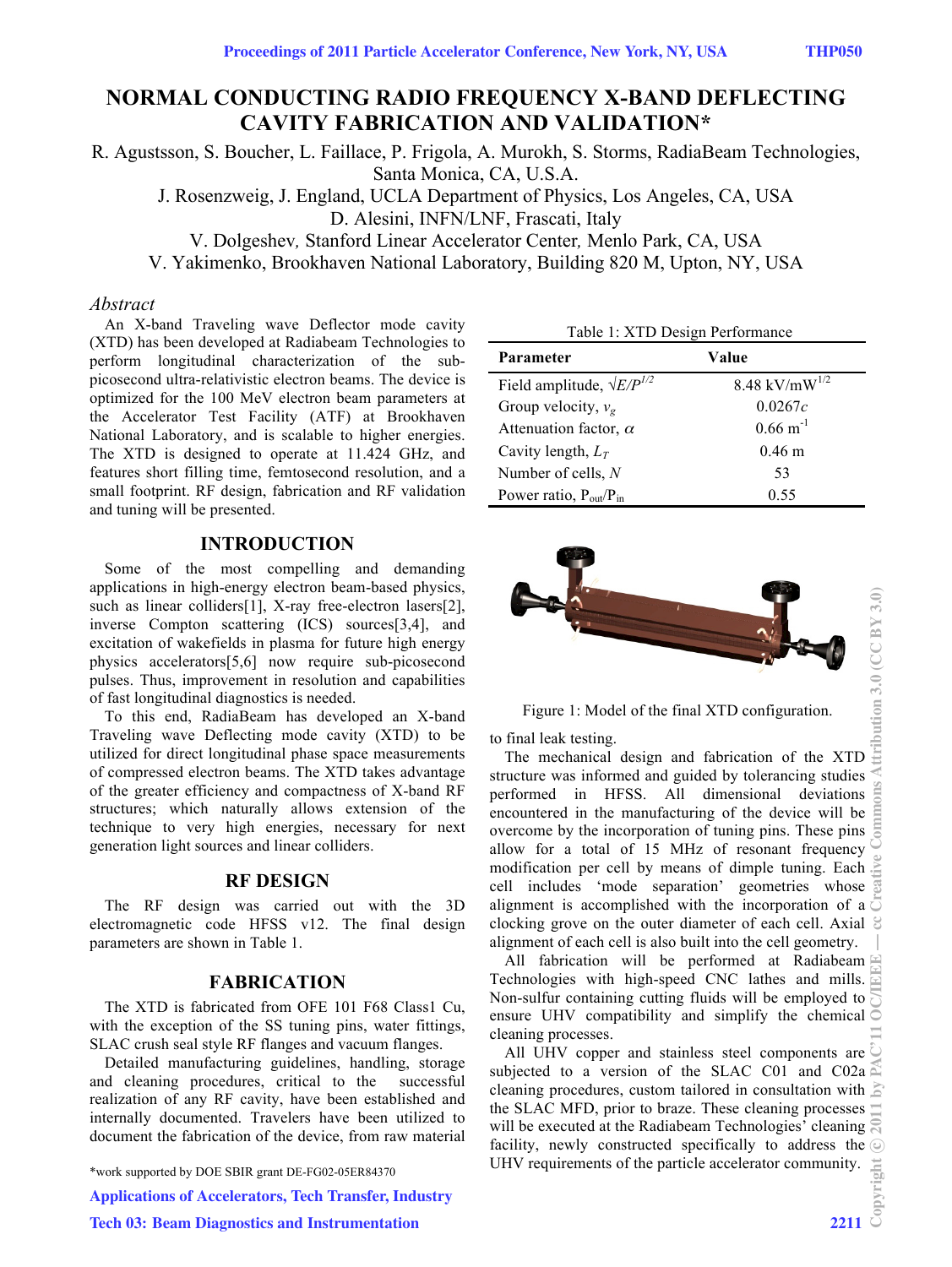## **VALIDATION**

Two test stands are used to evaluate the state of the cells. The single-cell test stand (SCTS) measures the properties of a single resonant cavity and the bead-pull test stand (BPTS), significantly more complex, measures the properties of this same cell (and all the others) but within the context of the structure's properties. The SCTS allows us to put an upper bound on acceptance criteria for the BPTS, is a relatively fast and simple test to monitor for outliers and allows for prompt feedback to manufacturing.



Figure 2: The BPTS (left) and SCTS (right).

The current BPTS has a repeatability of 500 kHz standard deviation and has been improved in several stages from an initial configuration of 1.6 MHz. If successive scans are run without any change in conditions, then we see a standard deviation on the order of 40 kHz. Additionally, we can change the RF input port and/or scan in the opposite direction. These effects contribute a similar amount of uncertainty, 40 kHz standard deviation, and are small compared to 500 kHz.

For example, our two primary contributors to the variance in the repeatability are the rigidity in the clamping structure (and clamping technique) and the bead alignment with respect to a datum. Tests indicate our sensitivity to alignment is approximately 850 kHz per 0.025 inches translation. Our present alignment method is estimated to be repeatable to  $\frac{1}{4}$  of a revolution, or about 0.006 inches, so that we may attribute roughly 200 kHz of our repeatability error to bead alignment. At present we have no automated techniques to address this controllability. Additional considerations are wobbling in the drive and pulley system, HVAC drafts, and vector network analyzer settings.

#### **TUNING**

In the BPTS small metallic cylinder attached to a nylon thread is moved in  $\frac{1}{2}$  millimeter increments along the length of the stack while a network analyzer (and data acquisition system) measures the reflected signal of specified frequency. Repeating this procedure for a range ⊙ of frequencies allows for the generation of the dispersion curves for both the structure and the individual cells. This

analysis provides us with the individual cell's resonant mode frequency.

Based on our modeling, we then determine how much, if any, copper material to remove to hit the desired target value. We use this test to again look for additional outliers, as a large trim cut can interfere with the integrity of our fine-tuning mechanism. If a trim cut is needed on the cells, the structure is again tested in the BPTS. If the cells fall within tolerance, we hold them until all the cells are validated and utilize these cells for the final structure brazing. Once this is completed, the entire structure is then placed back in the BPTS and tested for comparison with a subsequent post-brazing bead pull.

Prior to any trim cuts however, the cells must be removed from the BPTS, cut, and then re-assembled for the final validation test. Thus it is critical to our process control that the repeatability of the BPTS be well understood; statistically characterized with the contributing components to the variance quantified. In this manner, solutions can be addressed to improve performance by isolating effects attributed to various subsystems of the test stand.

Fundamentally, the repeatability defines a bound on the accuracy to which each cell comprising the structure can be controlled, and provides the basis for establishing a cut schedule, choosing the outlier criteria, and verifying the expected result from simulation

This analysis suggests we should be making trim cuts with a resolution of approximately two standard deviations in repeatability, or 1 MHz. Our simulations suggest this cut is well within our machining capabilities and we have chosen 3 cells for small trim cuts to validate our simulated expectations. These cuts will take 0.001"- 0.0016" off the radius and 0.050" into the cell cavity to compensate for  $\sim$ 3.5-5 MHz of deviation and to bring the cells within fine tuning range. The candidate cells can be seen in Fig. 3.

Verification of the final fine tuning procedure and algorithm will be performed on the final prototype under the contract with SLAC, utilizing the experience and infrastructure developed for the NLC X-band accelerating structures R&D program. Prior to this final structure characterization at SLAC, we will perform characterization in-house as a means to quantitatively compare the results from both beadpull setups.

#### **CONCLUSION**

Radiabeam Technologies has fabricated all the initial turned geometries for the XTD structure. Small lots of from this set are currently having their mode holes and timing slots milled into them and immediately characterized with our in-house BPTS. This BPTS is providing us with guidance as to whether particular cells within the lot will be suitable for utilization into the final brazed structure. In some cases, final trim cuts are implemented on cells in order to assure that they will resonate within the tuning range of the fine push-pull type tuning pins. Upon completion of this iterative process, the

#### Applications of Accelerators, Tech Transfer, Industry

Tech 03: Beam Diagnostics and Instrumentation